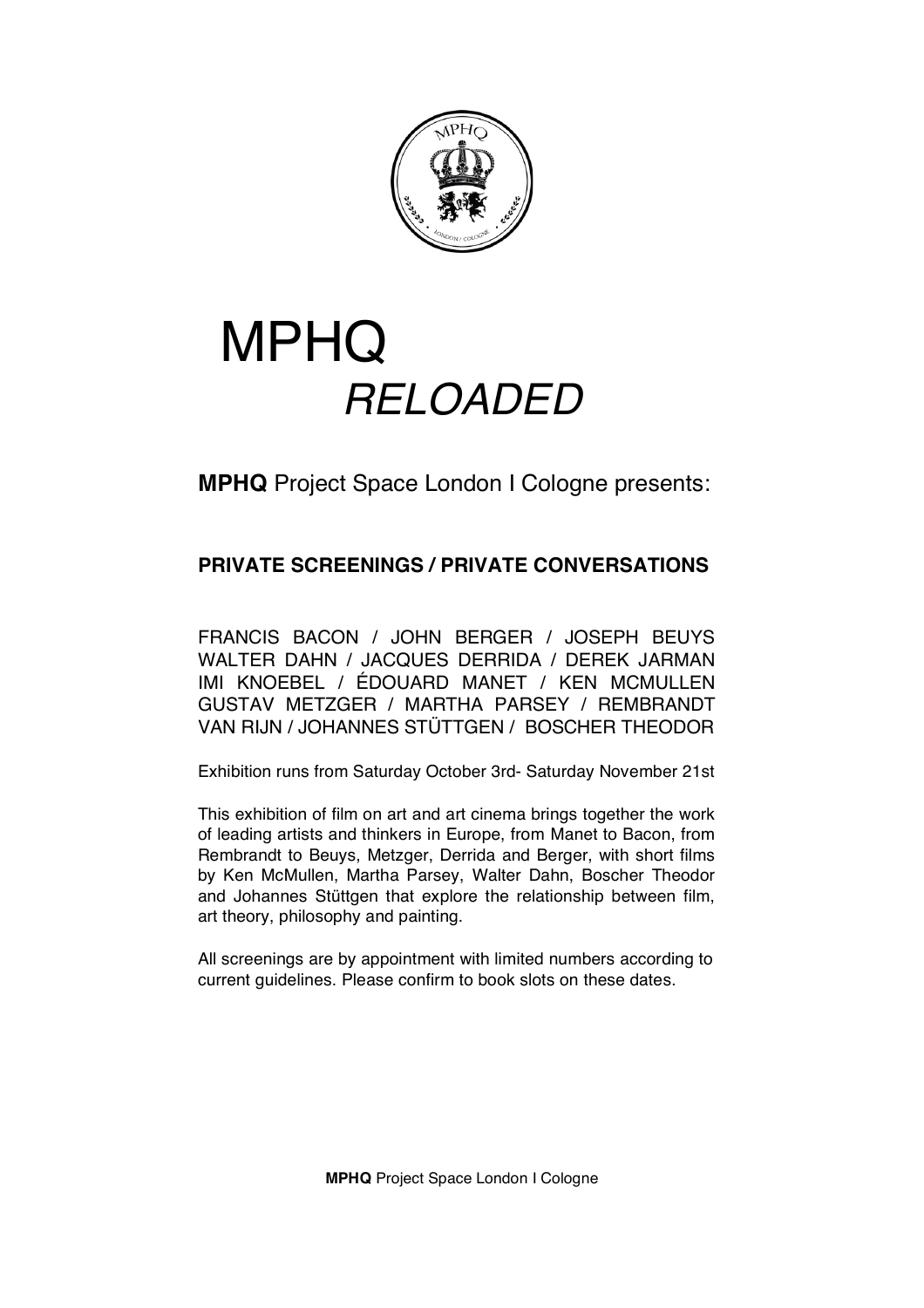## **ART MEETS CINEMA: BACON I MANET I JARMAN**

*'Model and Artist; Henrietta Moraes and Francis Bacon***'** Martha Parsey. 1993. 12 mins. In English.



Meeting Francis Bacon in London in the sixties, Henrietta Moraes became the most painted of his female subjects. In this documentary, shot at the Marlborough Gallery London, Henrietta recalls her impressions of the artist, which, intercut with archive film footage of Bacon in interview, forms a final dialogue between model and artist. Screened at the Bacon Retrospective exhibitions at the Centre Pompidou Paris, Haus der Kunst Munich, and ,Bacon's Women' at Ordovas Gallery New York.

#### *'Francis Bacon in Paris***'**

Martha Parsey. 1996. 19 mins. In English and French with English subtitles.



Shot at the Centre Pompidou, Paris, during the Francis Bacon retrospective, the film accompanies curator, critic and close friend David Sylvester, as he hangs the exhibition. Previously unpublished interviews between Bacon and Sylvester commentate the erection of this exhibition and form a final dialogue between artist and critic; a monument to Bacon's supremacy as a painter. Screened at the Coutauld Institute, London.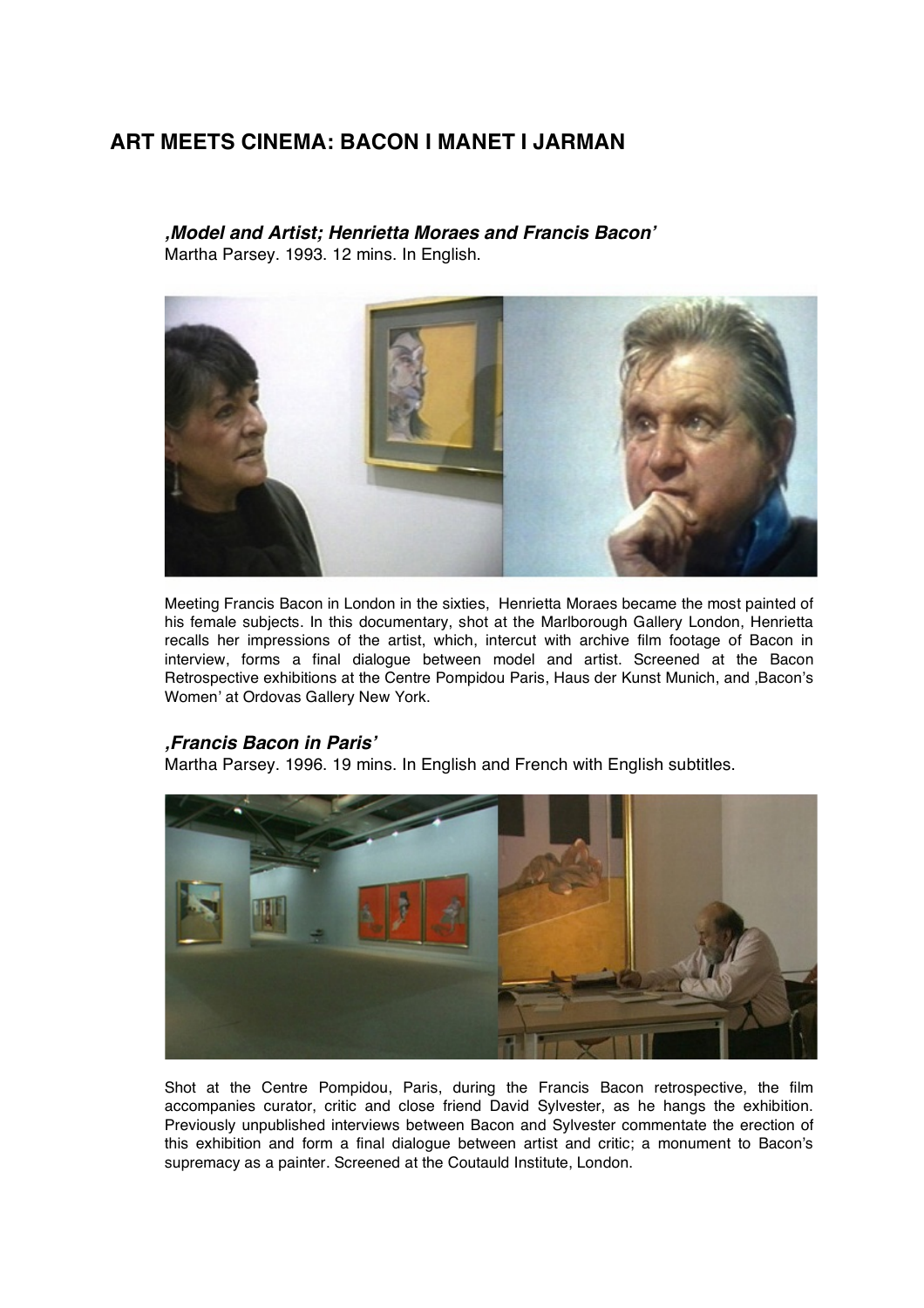### *'1867***'***.* **Édouard Manet**

Ken McMullen.1990. 10 mins. In French with English subtitles



One cinematic shot depicts Manet's 'Execution of Maximillian'. Commissioned by the Metropolitan Museum of New York, The John Paul Getty Foundation and Channel 4.

### *'R Rembrandt***'**

Director Ken McMullen. 20 min. Colour. 1992. In English





Cast: Dominic Pinon, John Shrapnel, Maria de Madeiros. This film explores the profound effect his father's blindness had on Rembrandt and the way this influenced his work. Commissioned by BBC Television and Broadcast in 1992.

### *'There we are John; A Portrait of Derek Jarman***'**

Ken McMullen. 1994. 30 mins. In English.



Shot in Jarman's studio in Dungeness, UK and screened at the Berlin Film Festival, in this revealing documentary, Ken McMullen creates an elegant portrait of artist and filmmaker Derek Jarman, based on an interview conducted by John Cartwright. The questions are unobtrusive, allowing Jarman to reflect on his major films.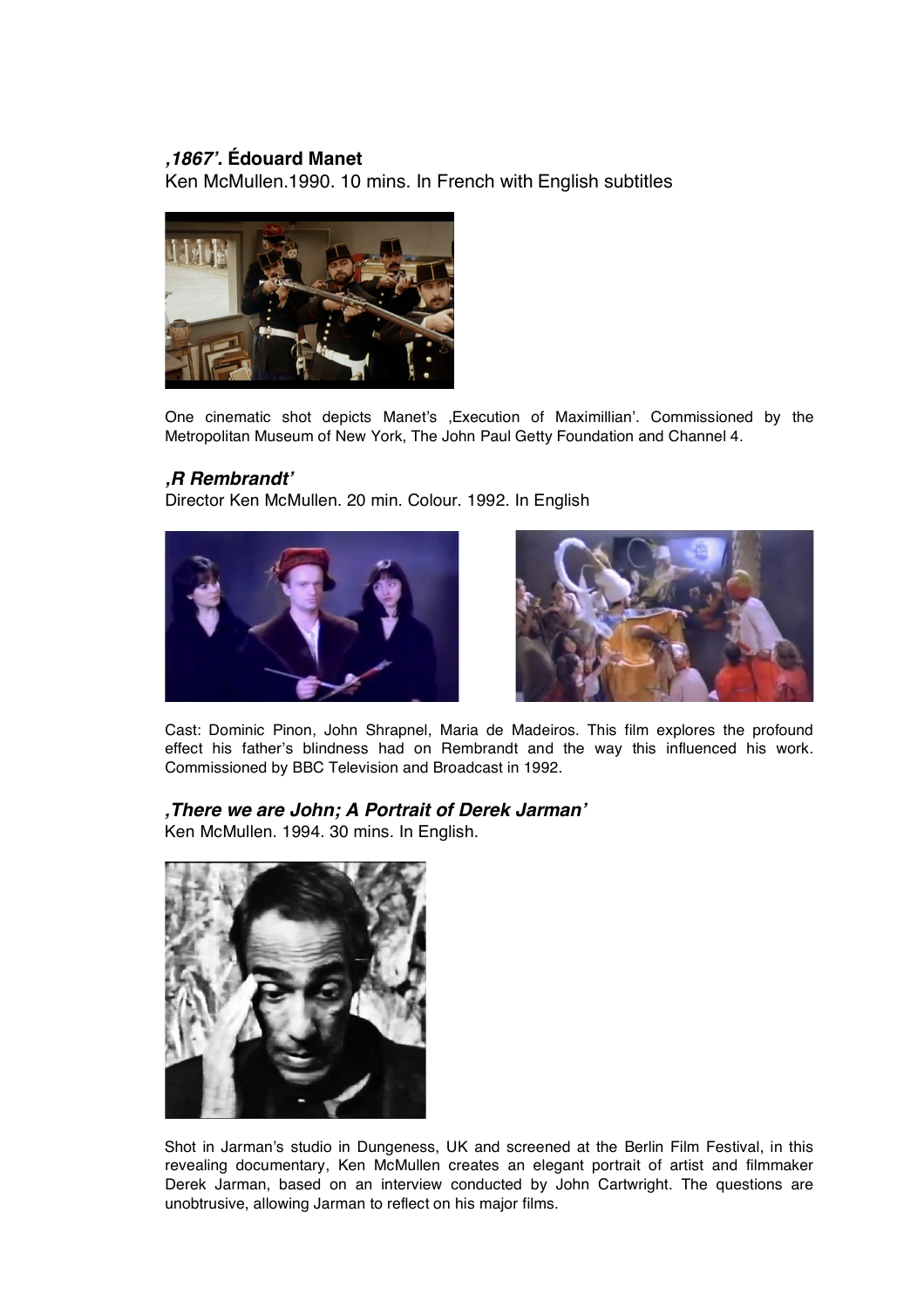## **AUTO DESTRUCT: METZGER I BEUYS I DERRIDA I BERGER**

*'Pioneers in Art and Science: Gustav Metzger***'***.* Ken McMullen. 2004. 30 mins. In English.



Gustav Metzger witnessed the rise of Nazism as a small child in Nuremberg and escaped to Great Britain aged thirteen. He trained as an artist before founding auto-destructive art in 1959. The scale of Gustav Metzger's achievements and his contribution to contemporary culture are clearly demonstrated in Ken McMullen's comprehensive film where Gustav Metzger speaks candidly and brilliantly of the influences which have shaped his own work, highlighting the importance of understanding the destructive impulses in human society.

*'Actions and Words: excerpts from collaborations with Joseph Beuys***'***.*  Director: Ken McMullen. 1972. 2 mins. In English and German.



*'Word Work*', *'Discussions with a Gun*' and *'Crowd Sculpture with Joseph Beuys*' are live performances shot with Joseph Beuys in Düsseldorf between 1971 and 1972. First shown at the Tate Gallery, London in 1972 and at the Joseph Beuys Retrospective at Tate Modern.

*'Derrida on Ghosts***'** Ken McMullen. 2 mins.





A dialogue between Pascale Ogier and Jacques Derrida, an excerpt from the film 'Ghost Dance', explores the connection between cinema and psychoanalysis.